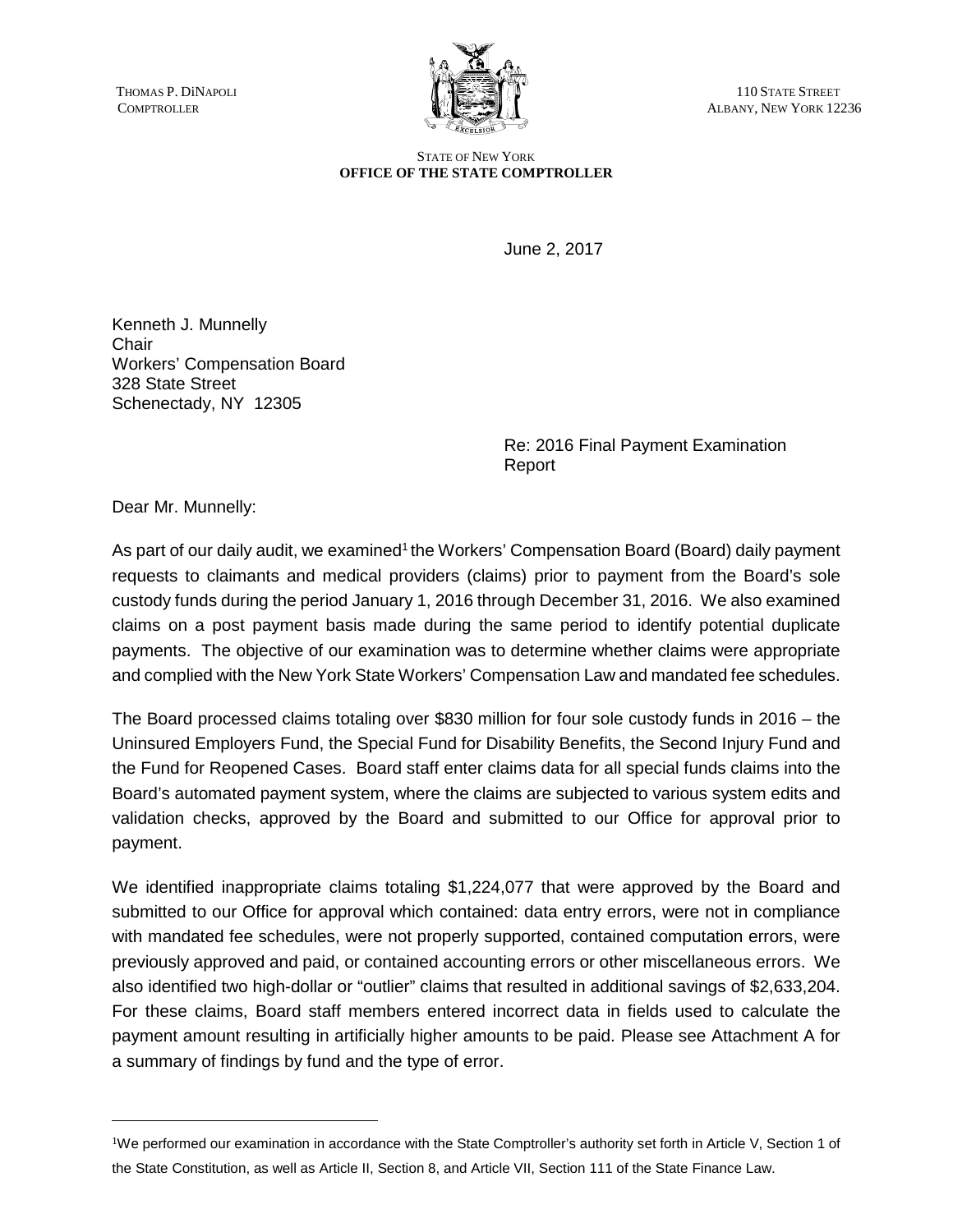In addition to our daily audit, we reviewed claims processed by the Board after they were paid to identify potential duplicate payments. For calendar year 2016, we identified 210 potential duplicate payments totaling \$344,000. Of the 210 payments, the Board confirmed 46 claims for \$67,000 were duplicate payments, including four totaling \$12,000 that providers and claimants returned. The Board has agreed to review, when possible, the remaining potential duplicate payments.

During calendar years 2014 and 2015, we identified \$1.4 million potential duplicate payments. The Board has not taken action to recover this money citing competing priorities that have not allowed staff to pursue the overpayments. However, the Board reported certain providers and claimants have returned \$640,000 in duplicate payments since May 2016. The Board could not readily determine whether these were part of the overpayments we previously identified.

In 2017, the Board will begin fully processing claims for the Second Injury Fund from the Special Funds Conservation Committee and will continue its onboarding efforts to the Statewide Financial System. Both of these initiatives will help the Board in their continuous efforts to improve claims processing and reduce duplicate payments. We also recognize the Board's continued efforts to improve its payment processing through quality assurance initiatives and staff member reorganization to identify and stop inappropriate payments.

We thank the management and staff of the Workers' Compensation Board for the courtesies and cooperation extended to our auditors.

Sincerely,

Bernard J. McHugh Director of State Expenditures

Enc: Attachment A

cc: Mary Beth Woods Suzanne Aluise